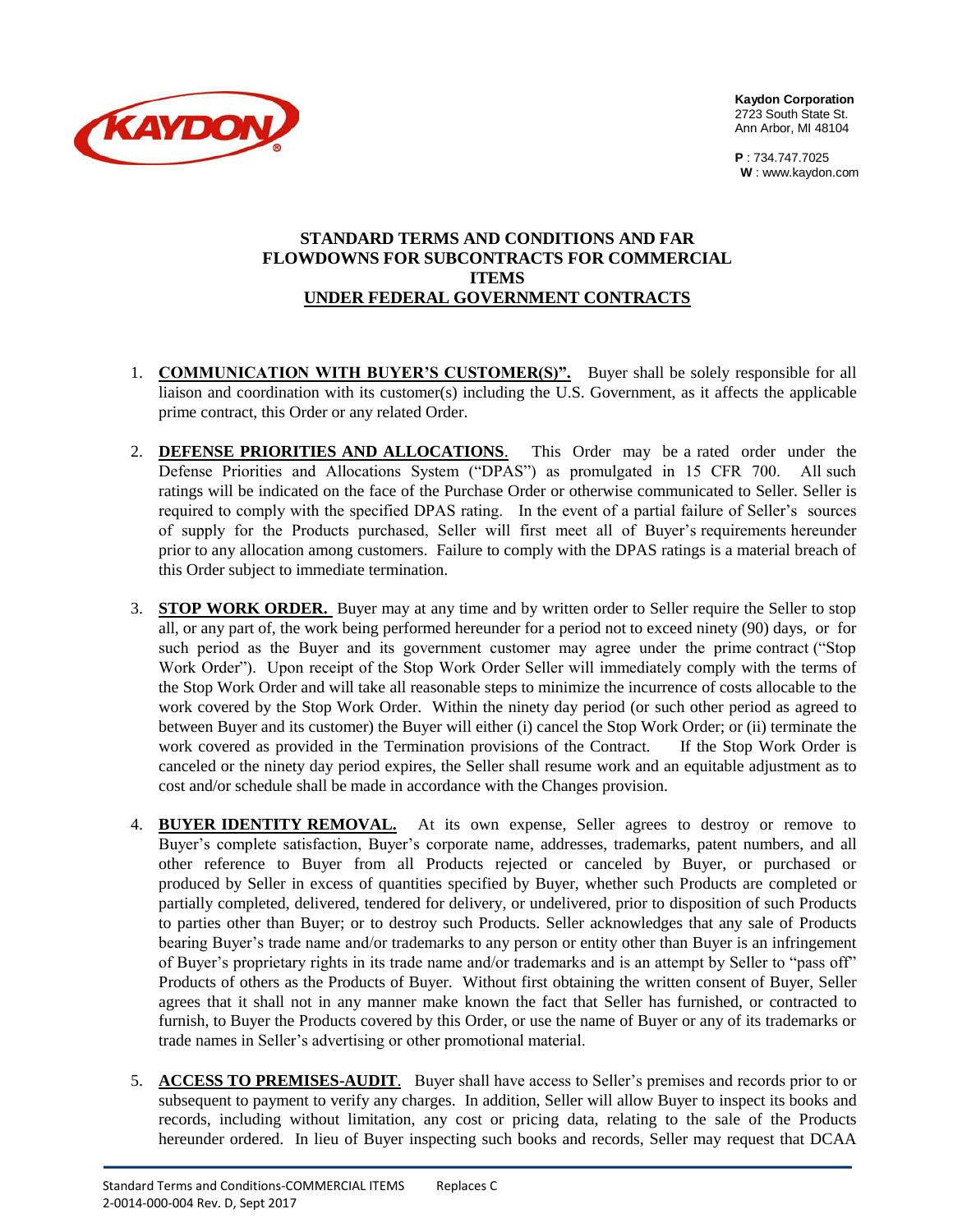audit Seller's books and records related to its performance hereunder. Access to Seller's premise will also be granted for the purposes of Buyer inspecting any Buyer or Government furnished property or equipment.

- 6. **ELECTRONIC DATA INTERCHANGE (EDI).** Seller agrees to comply with all EDI requirements of Buyer. These basic requirements include Release and Receiving Suite documents. These conditions are subject to change and Seller will be given notice of new requirements. If Seller is unable to meet all the implementation requirements, then the Order is subject to either termination by the Buyer, or a daily assessment of US\$50, at Buyer's option, until the requirements have been met. If Seller is unable to meet any of the EDI transaction requirements (ASN), Seller is subject to a US\$500 per occurrence charge. Seller agrees that any EDI will be deemed sufficient for enforceability under any state's statute of frauds or similar law.
- 7. **MATERIAL SAFETY DATA SHEETS (MSDS).** Seller will properly classify, describe, package, mark, label, and provide MSDS for approval by Buyer prior to shipment of all Products. Seller will prepare all such Products for transportation, accompanied by an approved MSDS, in accordance with all applicable local, state, and federal laws, ordinances, or regulations. Seller will defend, indemnify, and hold harmless Buyer from any claims, penalties, or damages incurred by Buyer as a result of any Products received from Seller not in accordance herewith.
- 8. **EQUIPMENT MAINTENANCE**. Unless otherwise agreed in writing, Seller shall furnish at its own expense, keep in good condition, and replace when necessary, all dies, tools, gauges, fixtures, and patterns necessary for the production of the Products ordered. Title to all property, including equipment, furnished at no charge to Seller by Buyer or the United States Government ("GFE") for Seller's performance of its obligations under this Contract, shall at all times vest in Buyer or the United States Government in the case of GFE, and Seller assumes all liability for any loss, damage, or shortage and/or for Seller's failure to return such property to Buyer on request. Seller shall promptly notify Buyer of any such loss, damage, or shortage
- 9. **CONFIDENTIAL INFORMATION**. Seller agrees not to disclose to any third party, or use, except in connection with the furnishing of the Product or service under this Order, any confidential information relating to Buyer's business, including business and marketing plans, processes, products, equipment, or trade secrets, as well as confidential information resulting from the performance of this Order. Any information not available to the public shall be considered confidential for the purposes of this Order; but should any of this information be published or otherwise made available by the public by Buyer or by third parties without breach of this Order, Seller shall be free to use for its own purposes only that information which is actually publicly available. Confidential information that is owned by the U.S. Government or in which the U.S. has the right to use and which is provided to Seller either by Buyer or by the U.S. Government under this Order and unless otherwise directed in writing, shall be used by Seller only in performance of its obligations pursuant to this Order. All rights title and interest in said confidential information shall remain with and vest in the U.S. Government. Seller will have no ownership rights in said confidential information nor shall Seller have any right to license or sublicense such confidential information without the expressed prior permission of the U.S. Government.
- 10. **INTELLECTUAL PROPERTY-OWNERSHIP OF MATERIALS.** All materials, including without limitation, documents, drawings, models, sketches, designs, software, computer tapes and disks, and lists furnished to Seller by Buyer or by the U.S. Government, shall remain the property of Buyer or the U.S. Government as the case may be and shall be returned promptly upon completion of the assigned project, or at any time upon written request of Buyer or the U.S. Government. Seller agrees not to make any copies of any such materials without Buyer's permission and to return any copies authorized with the original materials.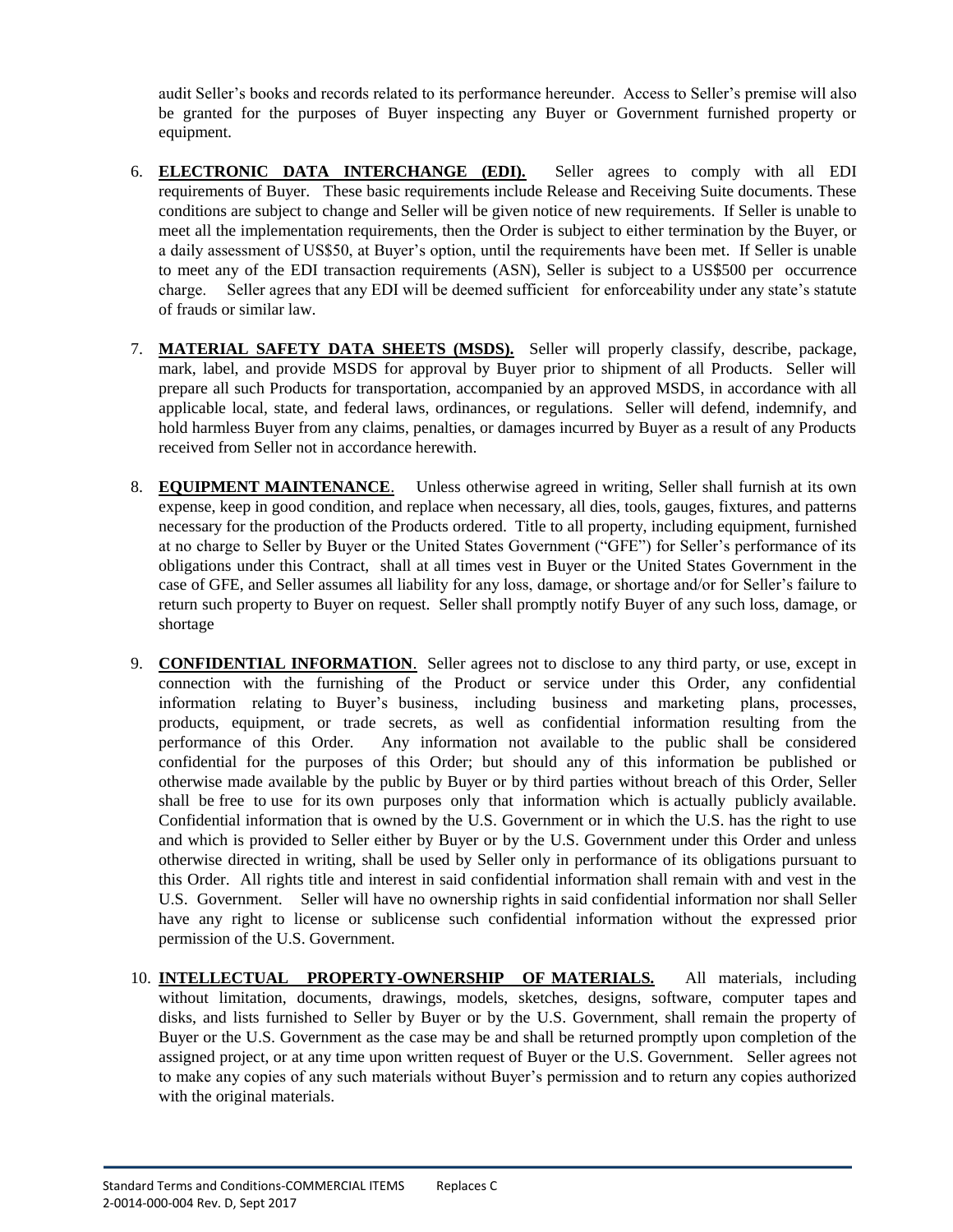Seller agrees to communicate to Buyer all inventions, discoveries, computer programs, algorithms, technical data, copyrights and information resulting from this Order made or conceived by Seller or its employees on behalf of Buyer, solely or in collaboration with Buyer personnel during performance hereunder and they will become and remain the property of Buyer. Seller agrees that all drawings, graphics, technical analyses, models, prototypes, writings, algorithms, copyrights and other materials first conceived and reduced to practice by Seller during performance of this Order are considered to be "works for hire" and will become and remain the property of Buyer. At the request of Buyer, Seller will execute or cause its agents or employees to execute, any and all documents which Buyer may deem necessary to assign to it, its successor or assigns, the sole and exclusive right to such drawings, graphics, technical analyses, models, prototypes, writings, algorithms, and other materials, as well as to design registrations, design patents and copyrights relating thereto.

Seller agrees that neither it nor its agents or employees will sue Buyer, Buyer's customers, or its suppliers for infringement of patents, copyrights, trade secrets or other proprietary rights arising from the sale or use of the Products, processes or software utilizing the information, design, or the Products furnished by Seller pursuant to this Order. Seller further agrees that Seller will not knowingly infringe the patent, copyright, or trade secret rights of third parties in the performance of this Order and agrees to advise Buyer promptly if Seller is or becomes aware that Buyer's use of the results of this Order would violate rights of third parties.

Further, Seller represents and warrants that the sale or use by Buyer of the Products provided hereunder, in any combination, will not infringe the intellectual property rights of a third party. Seller grants to Buyer a non-exclusive, irrevocable, royalty free, perpetual and not subject to termination, worldwide right and license to use the intellectual property rights of Seller for the purposes of Buyer performing its obligations under its Prime Contract.

- 11. **NORTH AMERICAN FREE TRADE AGREEMENT (NAFTA).** Seller will provide annually to Buyer by the specified due date, an accurate and complete NAFTA Certificate of Origin for those parts that qualify for NAFTA and an accurate and complete Country of Origin affidavit for all parts. The NAFTA Certificate of Origin must be completed in accordance with regulations published by the U.S. Department of Treasury in 19 C.F.R. Sec. 181.11 et seq. and any amendments thereto, and in accordance with instructions issued annually to Seller by Buyer. In the event that Seller fails to comply with this requirement, Buyer will charge back to Seller and Seller will promptly reimburse Buyer for all import duties, penalties, and taxes paid by the Buyer as a result of Seller's non- compliance. Buyer reserves the right to charge Seller a U.S. \$250 non-compliance per Product part number charge.
- 12. **UTILIZATION OF SMALL BUSINESS CONCERNS.** Seller agrees to actively seek out and provide the maximum practicable opportunities for small businesses, small disadvantaged businesses, women-owned small businesses, minority business enterprises, Historically Underutilized Business Zone ("HUB Zone") small business concerns and U.S. Veteran and Service Disabled Veteran Owned small business concerns to participate in the subcontracts of Seller.
- 13. **GOVERNMENTAL REQUIREMENTS**. Seller agrees to comply with all applicable statutes, regulations, laws, and other Government requirements. The following FAR and DFAR provisions referenced below are incorporated herein by reference with the same force and effect as if they were given in full text and are applicable, including any notes following the clause citation, to this Order. If the date or substance of any of the clauses listed below is different from the date or substance of the clause actually incorporated in the Prime Contract referenced by number herein, the date or substance of the clause incorporated by said Prime Contract shall apply instead. *Seller shall include in each lower-tier subcontract the appropriate flow-down clauses as required by FAR and DFARs.*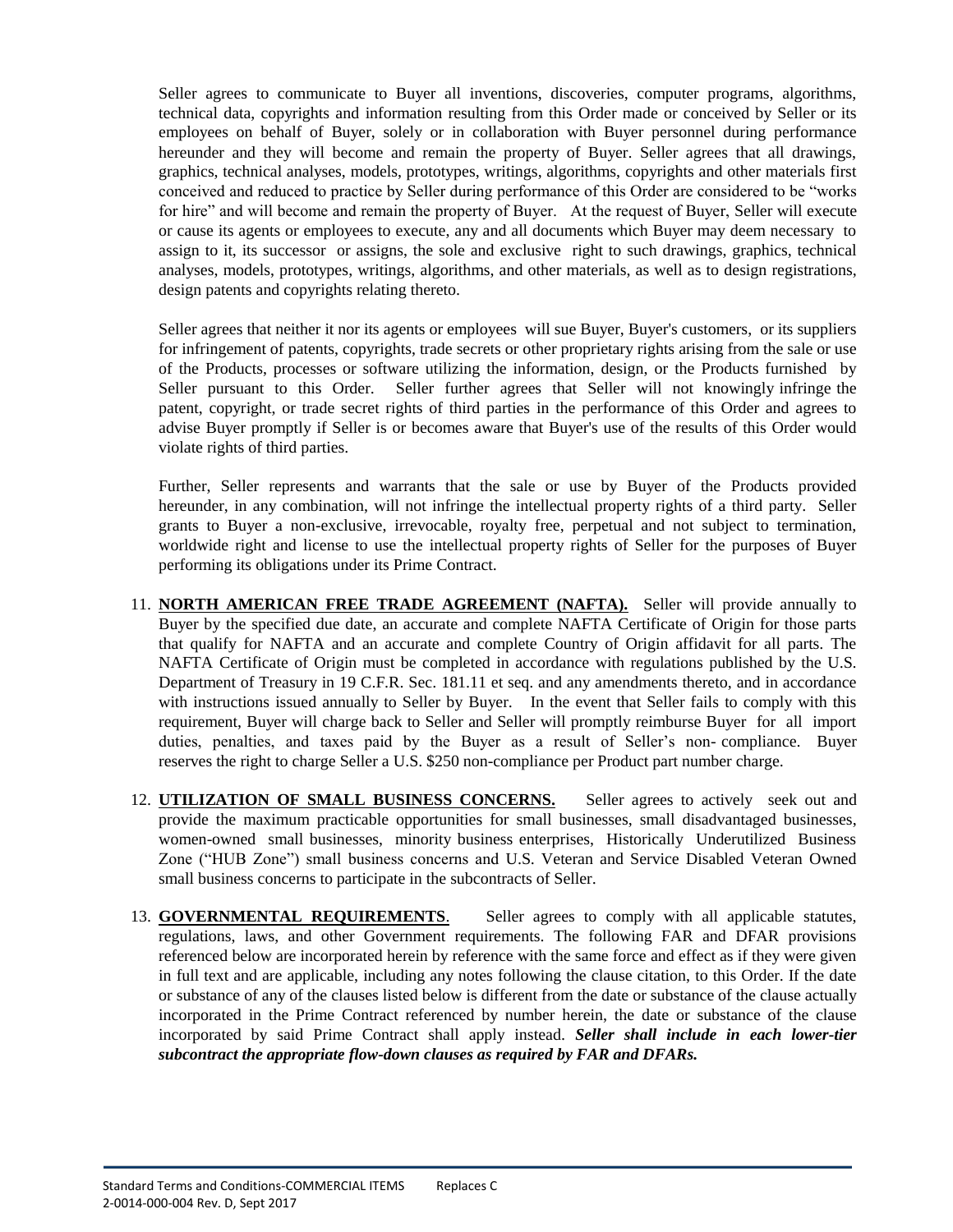### **PRESERVATION OF THE GOVERNMENT'S RIGHTS**

If PRIME CONTRACTOR furnishes designs, drawings, special tooling, equipment, engineering data, or other technical or proprietary information ("Furnished Items") which the U. S. Government owns or has the right to authorize the use of, nothing herein shall be construed to mean that PRIME CONTRACTOR, acting on its own behalf, may modify or limit any rights the Government may have to authorize the Contractor's use of such Furnished Items in support of other U. S. Government prime contracts.

**NOTES:** When interpreting the following FAR and DFAR provisions substitute the following:

- \* "Government" and "Contracting Officer" means Kaydon and/or Buyer.
- \* "Prime Contract" means the Government prime contract and/or Buyer's upper tier subcontract under which this subcontract is issued.
- \* "Contractor" means Seller.
- \* "Contract" means this Order or Purchase Order to which these terms are incorporated.

| 52.202-1               | <b>Definitions</b>                                                                                                                                                                                                                                                                                                     | <b>Jul 2004</b> |
|------------------------|------------------------------------------------------------------------------------------------------------------------------------------------------------------------------------------------------------------------------------------------------------------------------------------------------------------------|-----------------|
| 52.203-3               | Gratuities (applies if this Order is expected to exceed the simplified<br>acquisition threshold)                                                                                                                                                                                                                       | Apr 1984        |
| 52.204-2               | <b>Security Requirements</b>                                                                                                                                                                                                                                                                                           | <b>Aug 1996</b> |
| 52.204-9               | <b>Personal Identity Verification of Contractor Personnel</b>                                                                                                                                                                                                                                                          | Sep 2007        |
| 52.204-10              | <b>Compensation and First Tier Subcontract Awards (applicable to all</b><br>first tier subcontracts in excess of $$25,000$ )                                                                                                                                                                                           | <b>Oct 2015</b> |
| 52.211-15              | Defense Priority and Allocation Requirements (applicable to<br>subcontracts at any tier)                                                                                                                                                                                                                               | Apr 2008        |
| 52.222-18              | <b>Certification Regarding Knowledge of Child Labor for Listed</b><br><b>Products</b>                                                                                                                                                                                                                                  | <b>Feb 2001</b> |
| 52.222-19              | <b>Child Labor-Cooperation with Authorities and Remedies</b>                                                                                                                                                                                                                                                           | <b>Feb 2016</b> |
| 52.222-21              | <b>Prohibition of Segregated Facilities</b>                                                                                                                                                                                                                                                                            | Apr 2015        |
| 52.222-26<br>52.222-41 | <b>Equal Opportunity</b><br>Service Contract Labor Standards (mandatory flowdown for all<br>subcontracts subject to the Act, 41 U.S.C. 351, et seq. if FAR 52.212-5                                                                                                                                                    | <b>Sep 2016</b> |
|                        | has been included in the prime contract and FAR 52.222-51 and -53 do<br>not apply)                                                                                                                                                                                                                                     | <b>May 2014</b> |
| 52.222-50              | <b>Combating Trafficking in Persons</b> (Substitute "Kaydon Contracting<br>Representative" for "Contracting Officer" throughout this provision. In<br>subparagraph (e) insert "Kaydon" following "Government")                                                                                                         | <b>Mar 2015</b> |
| 52.222-51              | <b>Exemption from Application of the Service Contract Act</b><br>Certain Equipment—Requirements (Applicable to subcontracts at all<br>tiers for exempt services under the Service Contract Act, 41 U.S.C. 351,<br>et seq. if FAR 52.212-5 has been included in the prime contract and FAR<br>52.222-41 does not apply) | <b>Nov 2007</b> |
|                        |                                                                                                                                                                                                                                                                                                                        |                 |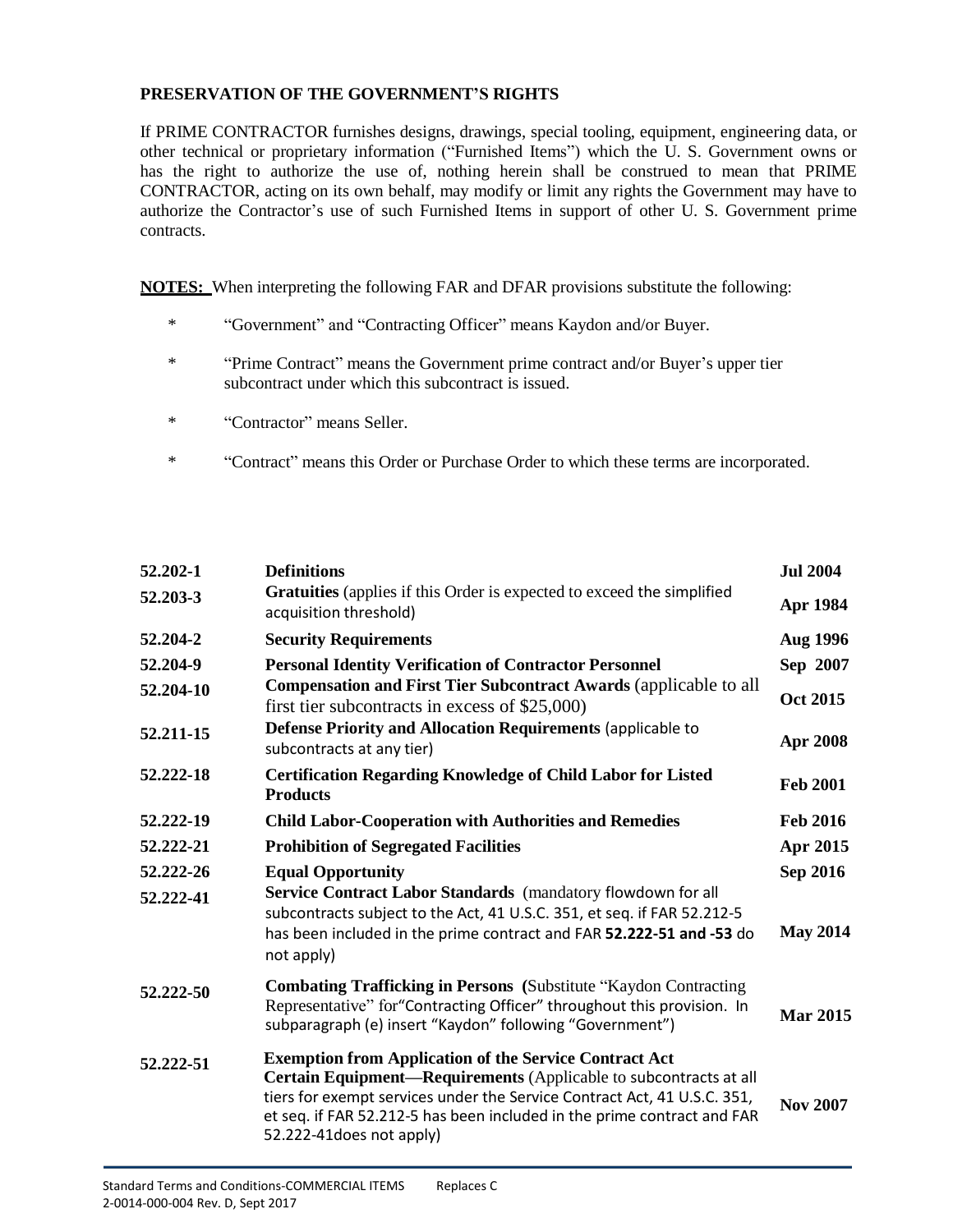| 52.222-53<br>52.222-55 | <b>Exemption from Application of the Service Contract Act To</b><br><b>Contracts for Certain Services—Requirements (Applicable to</b><br>subcontracts at all tiers for exempt services Under the Service<br>Contract Act, 41 U.S.C. 351, et seq. if FAR 52.212-5 has been<br>included in the prime contract and FAR 52.222-41 does not apply)<br>Minimum Wages Under Executive Order 13658 (Applicable when | <b>May 2014</b> |
|------------------------|-------------------------------------------------------------------------------------------------------------------------------------------------------------------------------------------------------------------------------------------------------------------------------------------------------------------------------------------------------------------------------------------------------------|-----------------|
|                        | 52.222-41 applies to this subcontract)                                                                                                                                                                                                                                                                                                                                                                      | Dec 2015        |
| 52.223-4               | <b>Recovered Material Certification</b>                                                                                                                                                                                                                                                                                                                                                                     | <b>May 2008</b> |
| 52.223-11              | <b>Ozone-Depleting Substances and High Global Warming Potential</b><br>Hydrofluorocarbons (Applicable if subcontract work is manufactured<br>with or contains ozone depleting Substances)                                                                                                                                                                                                                   | <b>Jun 2016</b> |
| 52.223-18              | <b>Contractor Policy to Ban Text Messaging While Driving</b>                                                                                                                                                                                                                                                                                                                                                | <b>Aug 2011</b> |
| 52.225-1               | <b>Buy American Act</b>                                                                                                                                                                                                                                                                                                                                                                                     | <b>May 2014</b> |
| 52.225-3               | Buy American Act-Free Trade Agreements-Israeli Trade Act<br>(Applicable if value of subcontract exceeds\$25,000)                                                                                                                                                                                                                                                                                            | <b>May 2014</b> |
| 52.225-5               | Trade Agreements (Applicable if the subcontract work contains<br>other than U.S. made or designated country end products as specified<br>in the clause)                                                                                                                                                                                                                                                     | <b>Feb 2016</b> |
| 52.225-8               | <b>Duty-Free Entry</b> (Applicable for subcontracts where (i) supplies<br>identified in the Schedule to be accorded duty-free entry will be<br>imported into the customs territory of the United States; or (ii) other<br>foreign supplies in excess of \$10,000 may be imported in the customs<br>territory of the United States)                                                                          | <b>Oct 2010</b> |
| 52.225-13              | <b>Restrictions on Certain Foreign Purchases</b>                                                                                                                                                                                                                                                                                                                                                            | <b>Jun 2008</b> |
| 52.225-25              | Prohibition on Engaging in Sanctioned Activities Relating to Iran -<br><b>Certification</b> (applicable to all solicitations and subcontracts)                                                                                                                                                                                                                                                              | <b>Oct 2015</b> |
| 52.227-3               | <b>Patent Indemnity</b>                                                                                                                                                                                                                                                                                                                                                                                     | Apr 1984        |
| 52.244-6               | <b>Subcontracts for Commercial Items</b>                                                                                                                                                                                                                                                                                                                                                                    | Sep 2016        |
| 52.245-1               | Government Property (Applicable only if the government property<br>will be supplied to the subcontractor or the subcontractor is directed to<br>acquire property for use under the subcontract that is titled in the<br>Government)                                                                                                                                                                         | <b>Aug 2010</b> |
| 52.247-64              | Preference for Privately Owned U.S.-Flag Commercial Vessels,<br>(Applicable to subcontracts at all tiers for commercial items that are<br>shipped in direct support of certain U.S. military operations except<br>those subcontracts described at paragraph (e)(4) of Alternate II)                                                                                                                         | <b>Feb 2006</b> |
| 252.203-7000           | <b>Requirements Relating to Compensation of Former DoD Officials</b>                                                                                                                                                                                                                                                                                                                                        | <b>Sep 2011</b> |
| 252.203-7002           | <b>Requirements to Inform Employees of Whistleblower Rights</b>                                                                                                                                                                                                                                                                                                                                             | Sep 2013        |
| 252.204-7012           | <b>Safeguarding Covered Defense Information and Cyber Incident</b><br><b>Reporting</b>                                                                                                                                                                                                                                                                                                                      | Dec 2016        |
| 252.204-7015           | Notice of Authorized Disclosure of Information for Litigation<br><b>Support</b>                                                                                                                                                                                                                                                                                                                             | <b>May 2016</b> |
| 252.211-7003           | <b>Item Unique Identification and Valuation</b> (applies if this subcontract<br>requires unique identification)                                                                                                                                                                                                                                                                                             | <b>Mar 2016</b> |
| 252.225-7001           | Buy America Act and Balance of Payments Program (applies if<br>supplies contain other than domestic components)                                                                                                                                                                                                                                                                                             | <b>Nov 2014</b> |
| 252,225-7002           | <b>Qualifying Countries Sources as Subcontractors</b>                                                                                                                                                                                                                                                                                                                                                       | <b>Aug 2016</b> |
| 252,225-7012           | <b>Preference for Certain Domestic Commodities</b>                                                                                                                                                                                                                                                                                                                                                          | <b>Aug 2016</b> |
| 252,225-7021           | <b>Trade Agreements</b>                                                                                                                                                                                                                                                                                                                                                                                     | Sep 2016        |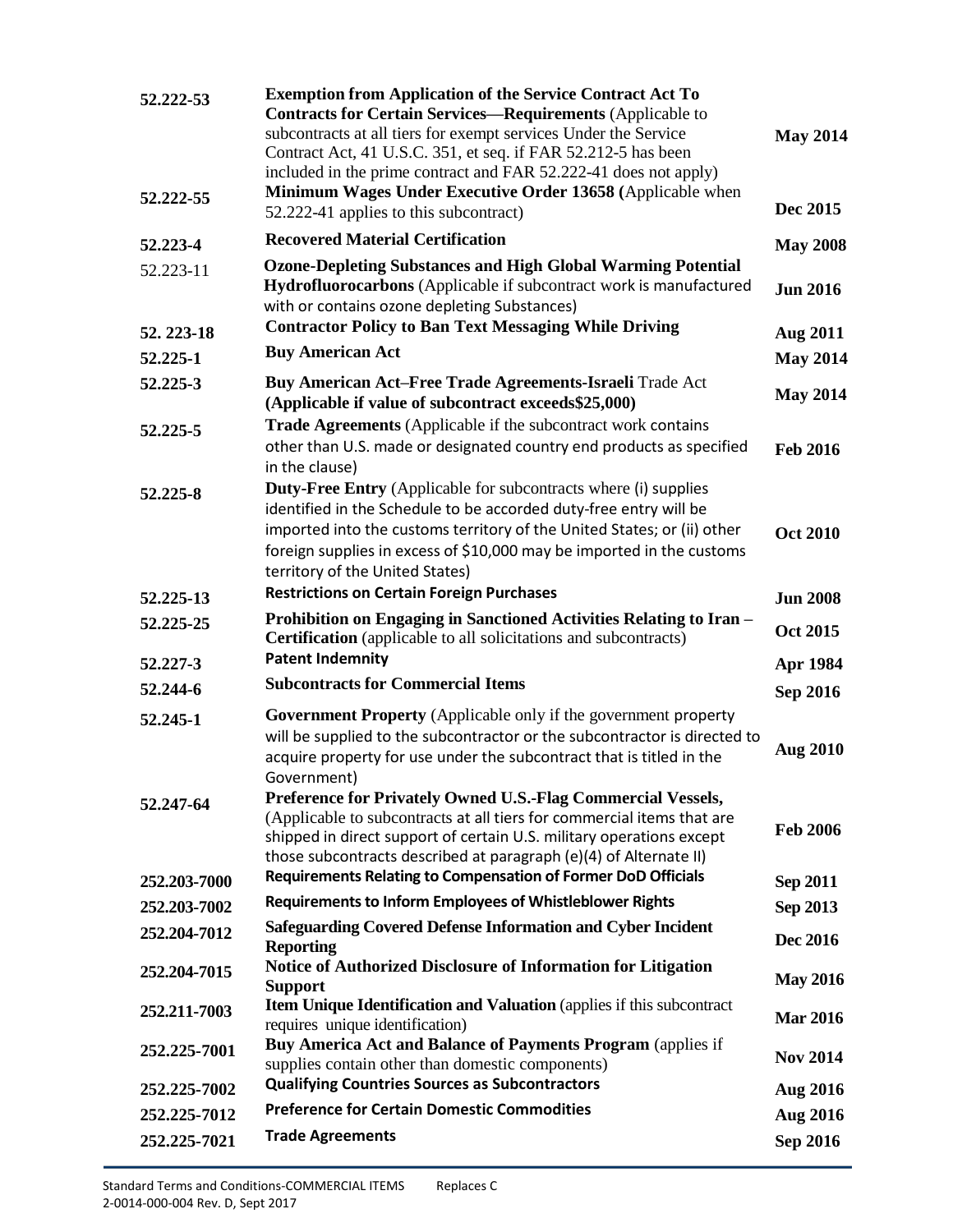| 252, 225-7048 | <b>Export Controlled Items</b>                 | Jun 2013        |
|---------------|------------------------------------------------|-----------------|
| 252.244-7000  | <b>Subcontracts for Commercial Items</b>       | Jun 2013        |
| 252,246-7003  | <b>Notification of Potential Safety Issues</b> | <b>Jun 2013</b> |

# **FOR SUBCONTRACTS THAT EXCEED \$10,000 THE FOLLOWING CLAUSES ALSO APPLY:**

| 52.222-36 | <b>Affirmative Action for Workers with Disabilities (mandatory)</b> | <b>July 2014</b> |
|-----------|---------------------------------------------------------------------|------------------|
|           | flowdown unless exempted by rules, regulations or orders of the     |                  |
|           | Secretary of Labor)                                                 |                  |

## **FOR SUBCONTRACTS THAT EXCEED \$30,000 THE FOLLOWING CLAUSES ALSO APPLY:**

| 52.209-6 | <b>Protecting the Government's Interest when Subcontracting</b> |                 |
|----------|-----------------------------------------------------------------|-----------------|
|          | with Contractors Debarred, Suspended, or Proposed for           | <b>Oct 2015</b> |
|          | <b>Debarment</b> (does not apply to COTS items)                 |                 |

#### **FOR SUBCONTRACTS THAT EXCEED \$150,000 THE FOLLOWING CLAUSES ALSO APPLY:**

| 52.203-12    | <b>Limitation on Payments to Influence Certain Federal</b><br><b>Transactions</b>                                                                                                                             | <b>Oct 2010</b> |
|--------------|---------------------------------------------------------------------------------------------------------------------------------------------------------------------------------------------------------------|-----------------|
| 52.203-17    | <b>Contractor Employee Whistleblower Rights and Requirements</b><br>to Inform Employees of Whistleblower Rights                                                                                               | Apr 2014        |
| 52.219-8     | <b>Utilization of Small Business Concerns</b><br>(Applicable to subcontracts at any tier)                                                                                                                     | <b>May 2004</b> |
| 52.222-35    | <b>Equal Opportunity for Special Disabled Veterans, Veterans of the</b><br>Vietnam Era, and Other Eligible Veterans (Applicable unless<br>exempted by rules, regulations or orders of the Secretary of Labor) | <b>Oct 2015</b> |
| 52.222-37    | <b>Employment Reports on Veterans</b> (Applicable unless exempt by rules,<br>regulations or orders of the Secretary of Labor)                                                                                 | <b>Feb 2016</b> |
| 52.222-54    | <b>Employment Eligibility Verification</b>                                                                                                                                                                    | <b>Oct 2015</b> |
| 52.222-40    | <b>Notification of Employee Rights Under the National Labor</b><br><b>Relations Act</b>                                                                                                                       | <b>Dec 2010</b> |
| 252,225-7008 | <b>Restriction on Acquisition of Specialty Metals</b>                                                                                                                                                         | <b>Mar 2013</b> |
| 252.225-7009 | <b>Restriction on Acquisition of Certain Articles</b><br><b>Containing Specialty Metals</b>                                                                                                                   | <b>Oct 2014</b> |
| 252.225-7016 | <b>Restriction on Acquisition of Ball and Roller Bearings</b>                                                                                                                                                 | <b>Jun 2011</b> |